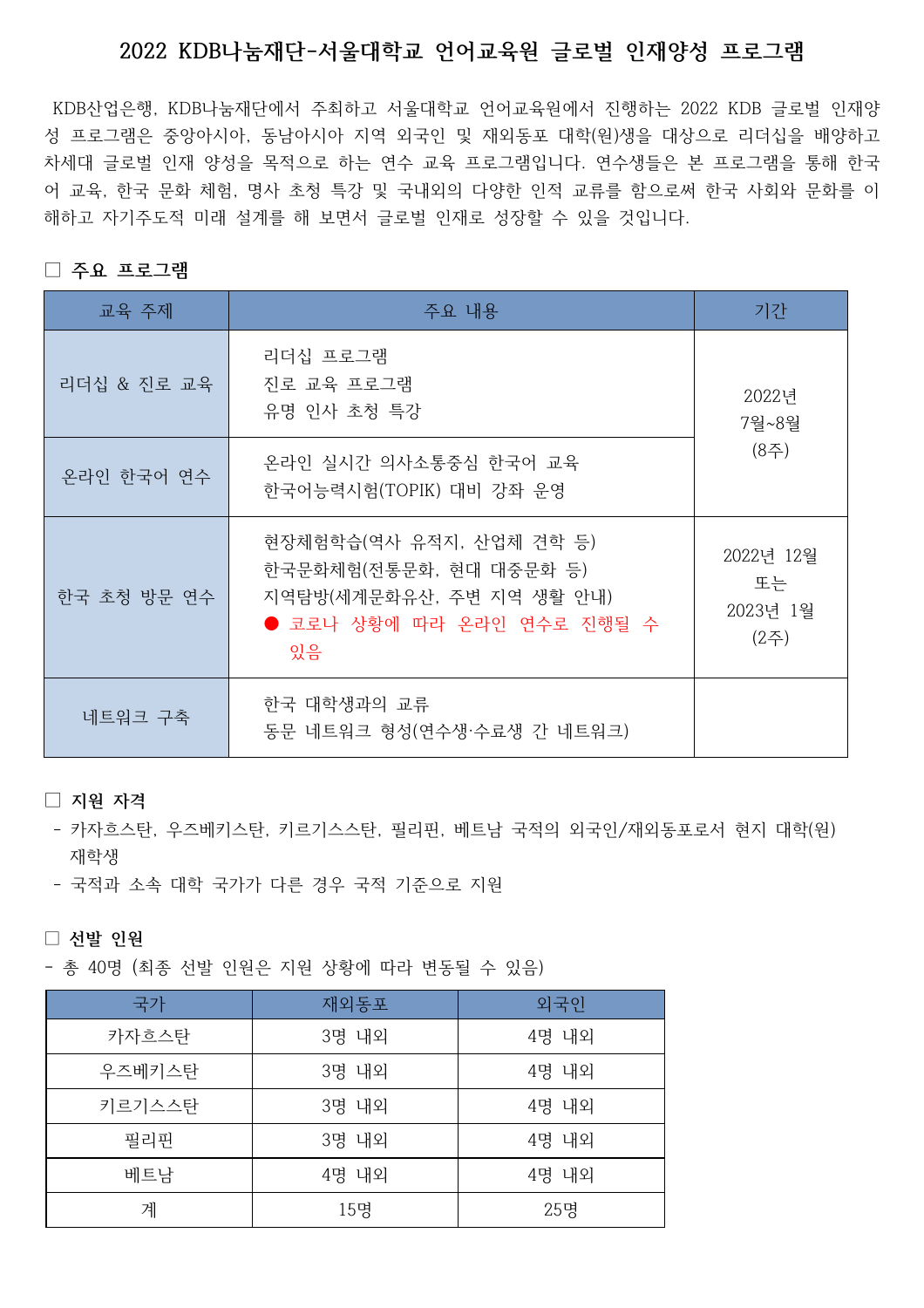□ 모집 일정 및 지원 안내

| 구분        | 일정                                              | 비고                                                                                                                                                                |
|-----------|-------------------------------------------------|-------------------------------------------------------------------------------------------------------------------------------------------------------------------|
| 모집 기간     | 2022년<br>4월 4일(월) ~ 4월 30일(토)                   | 지원서 배부 및 신청<br>- 홈페이지(www.kdbleader.com)에서 신청                                                                                                                     |
| 지원서 접수    | 2022년<br>4월 4일(월) ~ 4월 30일(토)<br>24시 마감(한국시 기준) | 홈페이지 회원 가입 후 참가 신청<br>- 홈페이지에 개인 기본 정보 직접 입력<br>- 참가신청서, 수학계획서, 자기소개서, 추천서 양식을<br>홈페이지에서 다운로드, 영어 또는 한국어로 작성<br>- 모든 서류는 PDF파일로 홈페이지에 업로드<br>- 1차 합격자는 면접 시 원본 확인 |
| 1차 합격자 발표 | 2022년 5월 13일(금)                                 | 1차 합격자 홈페이지 게시 및 개별 통보                                                                                                                                            |
| 2차 온라인 면접 | 2022년<br>5월 19일(목) ~ 5월 27일(금)                  | 해당 국가별 온라인 화상 면접 실시<br>- 국가별 면접 일시, 장소 추후 안내<br>- 제출 서류 원본 확인(미제출시 합격 취소)                                                                                         |
| 최종 합격자 발표 | 2022년 6월 3일(금)                                  | 최종 합격자 홈페이지 게시 및 개별 통보                                                                                                                                            |

## □ 제출 서류 및 유의사항

| 제출 서류             | 유의사항                                        |  |  |
|-------------------|---------------------------------------------|--|--|
| ① 지원서 1부          |                                             |  |  |
| 2 자기소개서           | 한국어, 영어 사용 가능,<br>$\bullet$                 |  |  |
| ③ 수학계획서           | http://www.kdbleader.com에서 '지원양식' 다운로드<br>٠ |  |  |
| 4 개인정보 활용 동의서     |                                             |  |  |
| ⑤ 대학(원) 재학증명서(영문) |                                             |  |  |
| ⑥ 대학(원) 성적증명서(영문) |                                             |  |  |
| ⑦ 여권 사본           |                                             |  |  |
| ⑧ 출생증명서(재외동포에 한함) | • 영사 공증 필요                                  |  |  |
| ⑨ 각종 어학 능력 증명서 사본 | 해당자에 한하여 제출<br>$\bullet$                    |  |  |
|                   | 희망자에 한하여 제출<br>$\bullet$                    |  |  |
|                   | 우편이나 팩스로는 제출 불가<br>$\bullet$                |  |  |
| ⑩ 추천서             | 서울대 언어교육원으로부터 추천서 양식을 받은 추천인의 이메일           |  |  |
|                   | 회신으로만 제출 가능                                 |  |  |
|                   | 지원자는 추천인의 이메일 주소를 지원서 해당란에 기입해야 함           |  |  |

□ 기타

- 온라인 한국어 연수 지역별 수업 시간을 꼭 참고하시기 바랍니다.